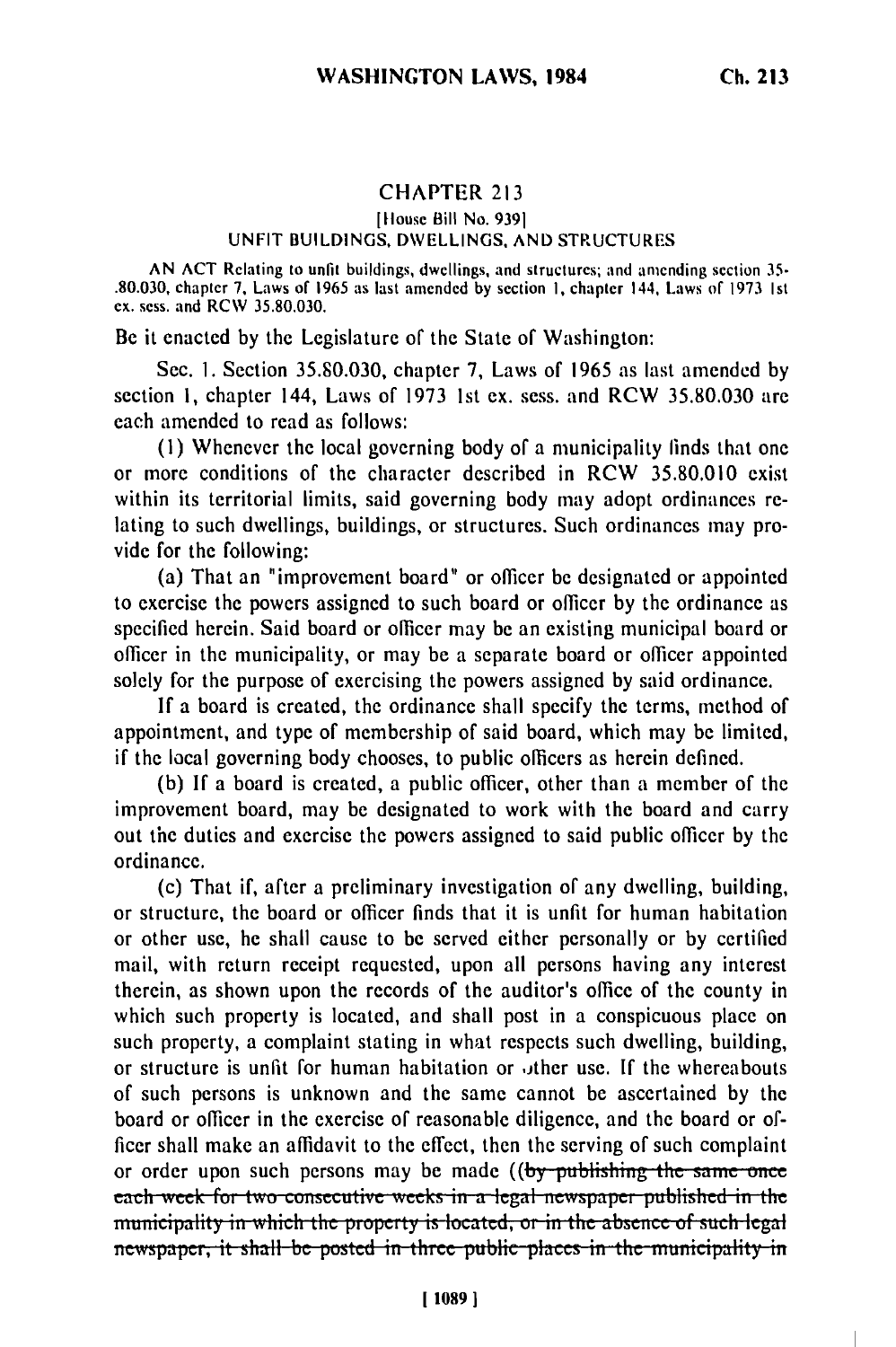**ratively** *the dwellings, buildings, or structures are located))* **cither by personal** service or by mailing a copy of the notice and order by certified mail, postage prepaid, return receipt requested, to each person at the address appearing on the last equalized tax assessment roll of the county where the property is located or at the address known to the county assessor. **A** copy of the notice and order shall also be mailed, addressed to such person, at the address of the building involved in the proceedings, if different, and to each person or party having a recorded right, title, estate, lien, or interest in the property. Such complaint shall contain a notice that a hearing will be **held** before the board or officer, at a place therein fixed, not less than ten days nor more than thirty days after the serving of said complaint; ((or in the event of publication or posting, not less than fifteen days nor more than **inary days from the date of the first publication and posting; that all parties in interest shall be given the right to file an answer to the complaint, and to** appear in person, or otherwise, and to give testimony at the time and place fixed in the complaint)) and that all parties in interest shall be given the right to file an answer to the complaint, to appear in person, or otherwise, and to give testimony at the time and place in the complaint. The rules of evidence prevailing in courts of law or equity shall not be controlling in hearings before the board or officer. **A** copy of such complaint shall also be filed with the auditor of the county in which the dwelling, building, or structure is located, and such filing of the complaint or order shall have the same force and effect as other lis pendens notices provided **by** law.

**(d)** That the board or officer may determine that a dwelling, building, or structure is unfit for human habitation or other use if it finds that conditions exist in such dwelling, building, or structure which are dangerous or injurious to the health or safety of the occupants of such dwelling, building, or structure, the occupants of neighboring dwellings, or other residents of such municipality. Such conditions may include the following, without limitations: Defects therein increasing the hazards of fire or accident; inadequate ventilation, light, or sanitary facilities, dilapidation, disrepair, structural defects, uncleanliness, overcrowding, or inadequate drainage. The ordinance shall state reasonable and minimum standards covering such conditions, including those contained in ordinances adopted in accordance with subdivision (7)(a) herein, to guide the board or the public officer and the agents and employees of either, in determining the fitness of a dwelling for human habitation, or building or structure for other use.

**(c)** That the determination of whether a dwelling, building, or structure should **be** repaired or demolished, shall **be** based on specific stated standards on (i) the degree of structural deterioration of the dwelling, building, or structure, or (ii) the relationship that the estimated cost of repair bears to the value of the dwelling, building, or structure, with the method of determining this value to **be** specified in the ordinance.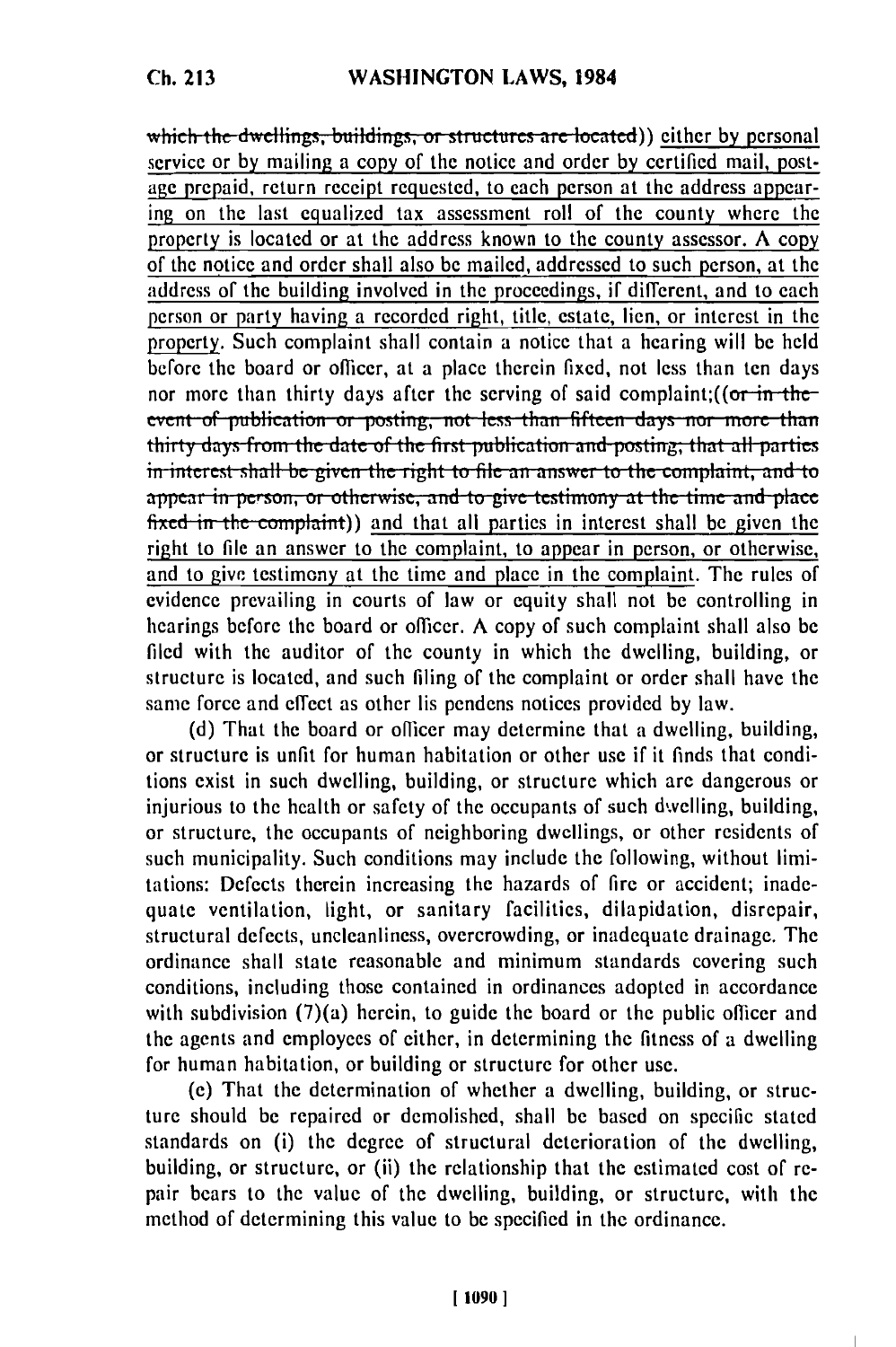**(f)** That if, after the required hearing, the board or officer determines that the dwelling is unfit for human habitation, or building or structure is unfit for other use, it shall state in writing its findings of fact in support **of** such determination, and shall issue and cause to be served upon the owner or party in interest thereof, as is provided in subdivision (1)(c), and shall post in a conspicuous place on said property, an order which (i) requires the owner or party in interest, within the time specified in the order, to repair, alter, or improve such dwelling, building, or structure to render it fit for human habitation, or for other use, or to vacate and close the dwelling, building, or structure, if such course of action is deemed proper on the basis of the standards set forth as required in subdivision  $(1)(e)$ ; or  $(ii)$  requires the owner or party in interest, within the time specified on the order, to remove or demolish such dwelling, building, or structure, if this course of action is deemed proper on the basis of said standards. **If** no appeal is filed, a copy of such order shall be filed with the auditor of the county in which the dwelling, building, or structure is located.

(g) The owner or any party in interest, within thirty days from the date of service upon the owner and posting of an order issued by the board under the provisions of subdivision (c) of this subsection, may file an appeal with the appeals commission.

The local governing body of the municipality shall designate or establish a municipal agency to serve as the appeals commission. The local governing body shall also establish rules of procedure adequate to assure a prompt and thorough review of matters submitted to the appeals commission, and such rules of procedure shall include the following, without being limited thereto: (i) All matters submitted to the appeals commission must be resolved by the commission within sixty days from the date of filing therewith and (ii) a transcript of the findings of fact of the appeals commission shall be made available to the owner or other party in interest upon demand.

The findings and orders of the appeals commission shall be reported in the same manner and shall bear the same legal consequences as if issued by the board, and shall be subject to review only in the manner and to the extent provided in subdivision (2) of this section.

If the owner or party in interest, following exhaustion of his rights to appeal, fails to comply with the final order to repair, alter, improve, vacate, close, remove, or demolish the dwelling, building, or structure, the board or officer may direct or cause such dwelling, building, or structure to be repaired, altered, improved, vacated, and closed, removed, or demolished.

(h) That the amount of the cost of such repairs, alterations or improvements, or vacating and closing, or removal or demolition by the board or officer, shall be assessed against the real property upon which such cost was incurred unless such amount is previously paid. Upon certification to him by the treasurer of the municipality in cases arising out of the city or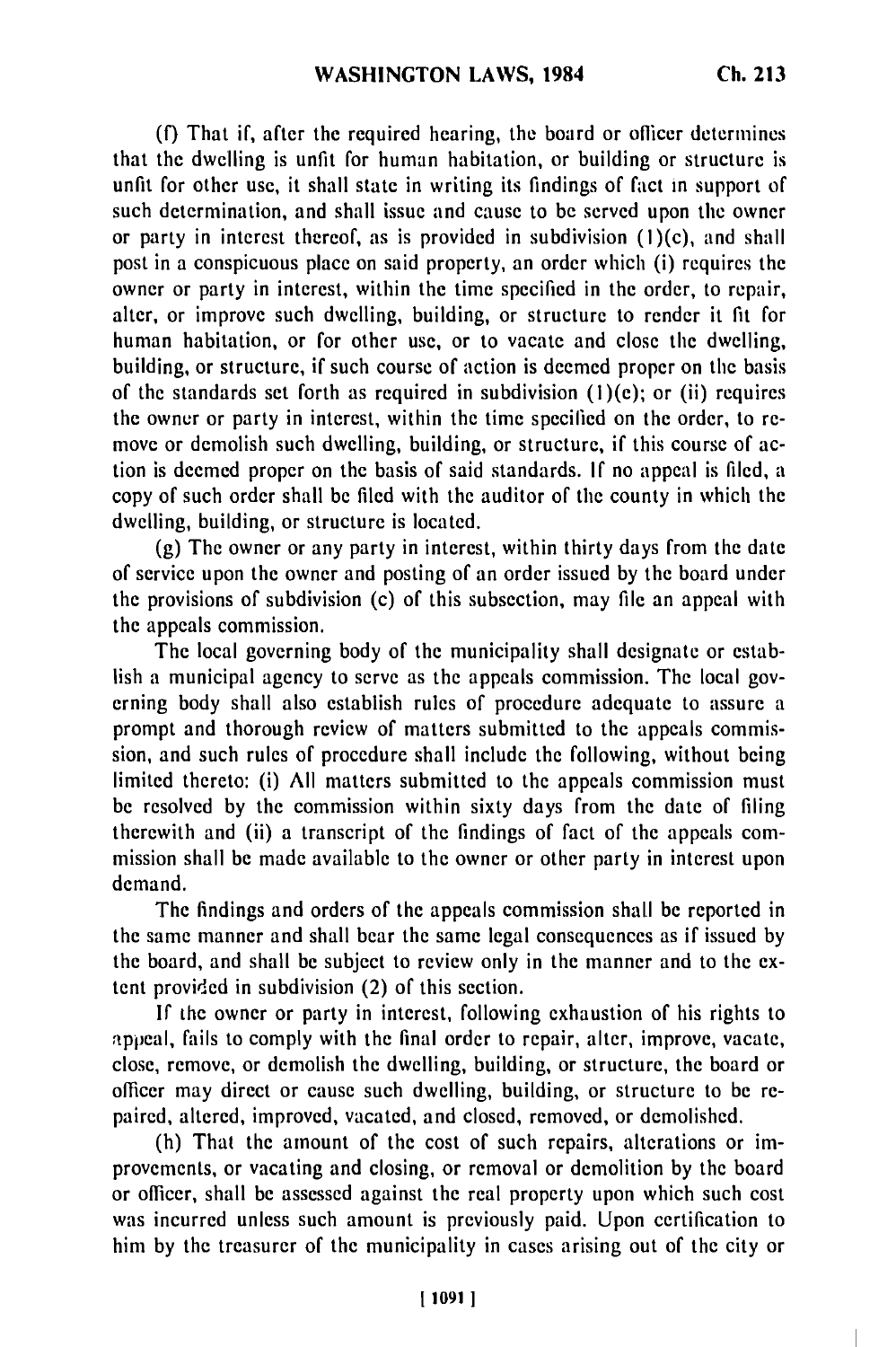town or by the county improvement board or officer, in cases arising out **of** the county, of the assessment amount being due and owing, the county treasurer shall enter the amount **of** such assessment upon the tax rolls against the property for the current year and the same shall become a part of the general taxes for that year to be collected at the same time and with interest at such rates and in such manner as provided for in RCW **84.56-** .020, as now or hereafter amended, for delinquent taxes, and when collected to be deposited to the credit of the general fund of the municipality. **If** the dwelling, building or structure is removed or demolished **by** the board or officer, the board or officer shall, if possible, sell the materials of such dwelling, building, or structure in accordance with procedures set forth in said ordinance, and shall credit the proceeds of such sale against the cost of the removal or demolition and if there be any balance remaining, it shall be paid to the parties entitled thereto, as determined **by** the board or officer, after deducting the cost incident thereto.

The demolition assessment shall constitute a lien against the property of equal rank with state, county and municipal taxes.

(2) Any person affected **by** an order issued **by** the appeals commission pursuant to subdivision **(l)(f)** hereof may, within thirty days after the posting and service of the order, petition to the superior court for an injunction restraining the public officer or members of the board from carrying out the provisions of the order. In all such proceedings the court is authorized to affirm, reverse, or modify the order and such trial shall be heard de novo.

**(3)** An ordinance adopted **by** the local governing body of the municipality may authorize the board or officer to exercise such powers as may be necessary or convenient to carry out and effectuate the purposes and provisions of this section. These powers shall include the following in addition to others herein granted: (a) (i) To determine which dwellings within the municipality are unfit for human habitation; (ii) to determine which buildings or structures are unfit for other use; **(b)** to administer oaths and affirmations, examine witnesses and receive evidence; and (c) to investigate the dwelling and other use conditions in the municipality or county and to enter upon premises for the purpose of making examinations when the board or officer has reasonable ground for believing they are unfit for human habitation, or for other use: PROVIDED, That such entries shall be made in such manner as to cause the least possible inconvenience to the persons in possession, and to obtain an order for this purpose after submitting evidence in support of an application which is adequate to justify such an order from a court of competent jurisdiction in the event entry is denied or resisted.

(4) The local governing body of any municipality adopting an ordinance pursuant to this chapter may appropriate the necessary funds to administer such ordinance.

**(5)** Nothing in this section shall be construed to abrogate or impair the powers of the courts or of any department of any municipality to enforce